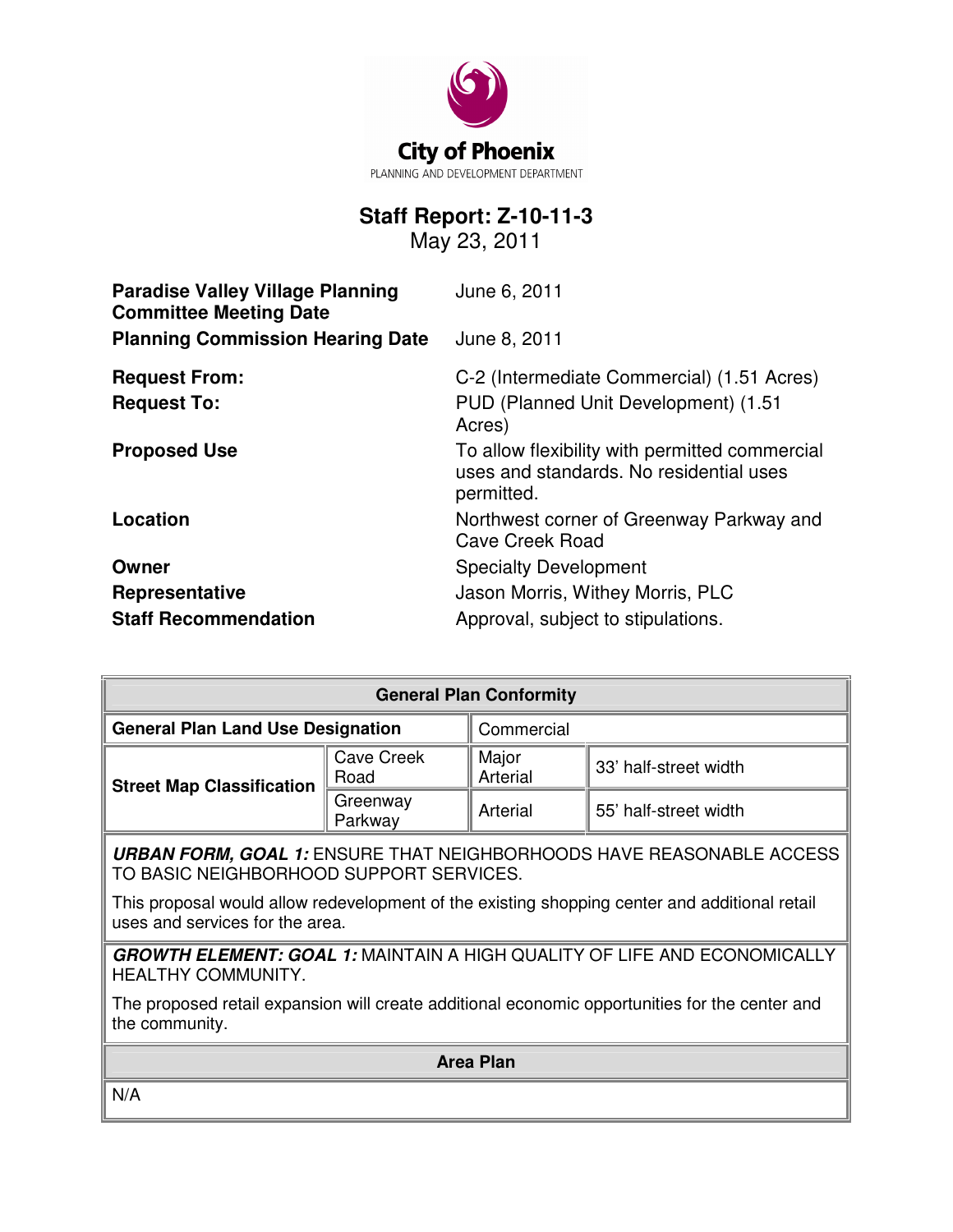| <b>Surrounding Land Uses/Zoning</b> |                           |           |  |
|-------------------------------------|---------------------------|-----------|--|
|                                     | <b>Land Use</b>           | Zoning    |  |
| <b>On Site</b>                      | Retail/Offices            | $C-2$     |  |
| <b>North</b>                        | Restaurant                | $C-2$     |  |
| <b>South</b>                        | Retail                    | $C-2$     |  |
| <b>East</b>                         | Undeveloped vacant land   | $C-2/R-3$ |  |
| West                                | Single Family Residential | $R1-6$    |  |

## **Background/Issues/Analysis**

- 1. The request is to rezone 1.51 acres from C-2 (Intermediate Commercial) to PUD (Planned Unit Development) to allow flexibility with permitted commercial uses and standards. The Arizona Gold Exchange is proposing to move to this location and because they buy and sell used gold, they are classified by definition as a pawn shop by the Zoning Ordinance. The proposed PUD will permit all uses listed in the C-2 zoning district. In addition, it permits a pawn shop without the need for a use permit or a separation from residential zoning districts. Restricted uses include adult bookstores, adult novelty stores, adult theaters, adult live entertainment establishments, erotic dance studios, tattoo parlors and residential.
- 2. This site was developed as a neighborhood shopping center in the 1980s. This site is located at the northwest corner of Greenway Parkway and Cave Creek Road. The General Plan Land Use Designation for this property is commercial. The proposed PUD is consistent with that designation.
- 3. The proposal was developed utilizing the PUD zoning district which allows an applicant to propose uses, development standards and design guidelines for a site. One of the goals of this process is to allow the applicant to develop standards that respond to the surrounding environment, more so than conventional zoning districts allow. The end result is property rezoned with standards crafted specifically for the site.

Where the PUD narrative is silent on a requirement, the applicable Zoning Ordinance provision will be applied.

- 4. The property is currently utilized as an existing neighborhood shopping center. The shopping center fronts on Cave Creek Road and has a smoke shop and a plumbing supply store. There are a number of vacant suites currently in the center.
- 5. The **development standards** show a maximum building height of 25 feet and a total building area of 11,298 square feet. There are no plans to expand or alter the footprint of the existing retail center at this time. There are 27 off-street parking spaces provided and landscaped islands will be added at the end of each row of parking. Existing building setbacks to the west, south and east side are 25 feet or greater. To the north, there is a zero-foot setback along the shared property line. There are three access points for the site; two along Greenway Parkway and one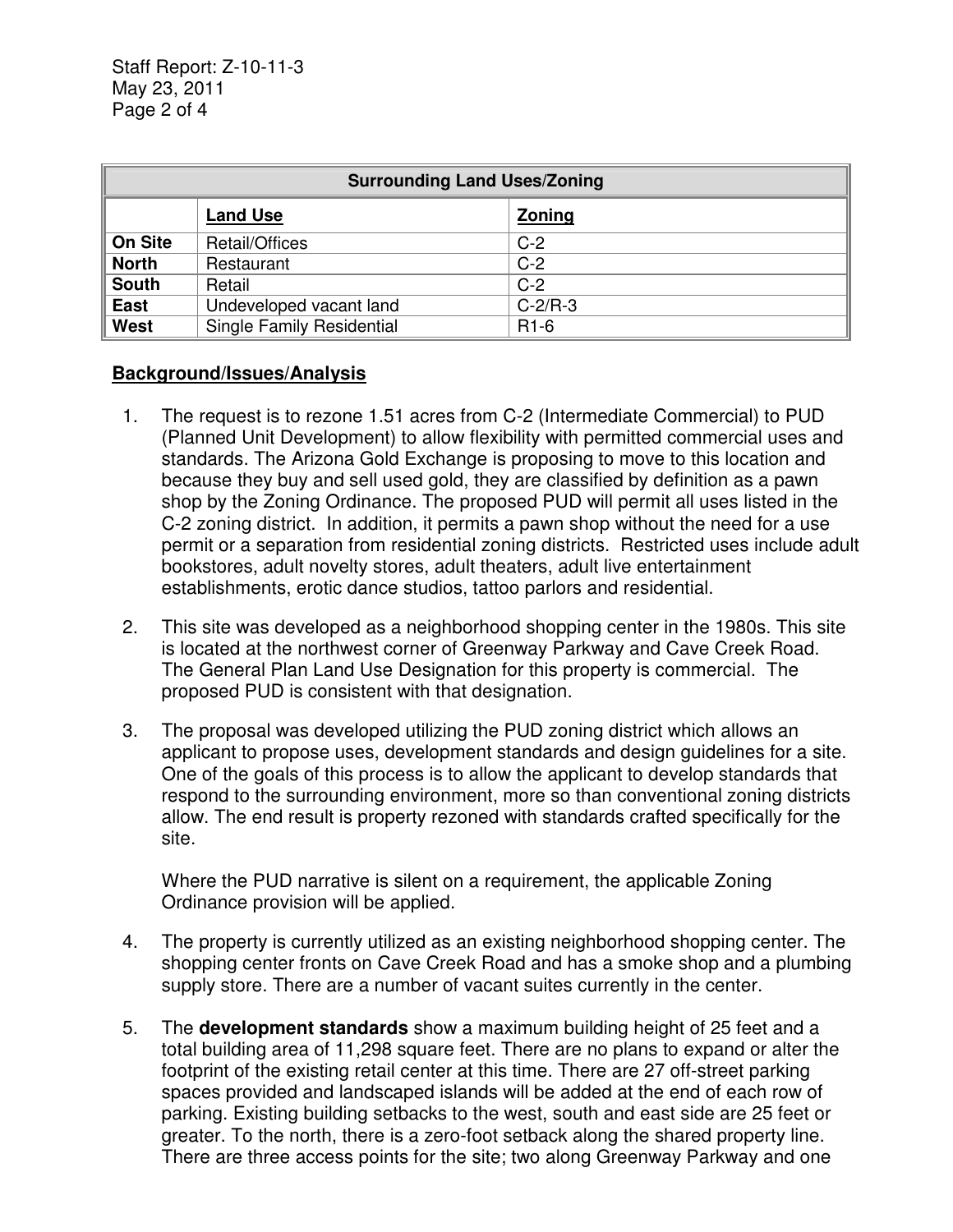along Cave Creek Road. An existing 16-foot wide alley exists along the western side of the property. This alley, parking area, and eight-foot wall buffers the adjacent residential homes from the retail center. The alley provides access for waste collection service for both residential and commercial uses.

- 6. The proposed **building design** in the elevations show that the retail center will be updated with new colors and building materials. The existing covered walkway will be given a new finish consisting of gray metal wall panels along the southern portion of the building and the remainder will have a standing seam metal roof with a rusted finish. The covered walkway will be supported by columns with a brick veneer finish. The remainder of the building will have a medium sand finished stucco exterior and be painted a light sage green color.
- 7. A minimum 10-foot wide **landscape** setback will be provided along the Cave Creek Road street frontage. Within this setback, there will be one tree per 20 feet on center or in equivalent groupings. The required landscaping will be a 50/50 mix of three inch and four inch minimum caliper trees and a minimum of five 5-gallon shrubs per tree. Immediately adjacent to the south side of the building along Greenway Parkway a new tree will be planted with groundcover material. The new landscaped islands will also each contain one tree.
- 8. Development and use of the site is subject to all applicable codes and ordinances. Zoning approval does not negate other ordinance requirements. Other formal actions such as, but not limited to, zoning adjustments and abandonments as may be required.

## **Findings**

- 1. This request is consistent with the General Plan Land Use designation of Commercial and with multiple goals of the General Plan.
- 2. This proposal will provide additional economic opportunities for the retail center.
- 3. The proposal will provide both building and landscaping improvements for the retail center.

## **Stipulations**

- 1. An updated Development Narrative for the Cave Creek and Greenway Village PUD reflecting the changes approved through this request shall be submitted to the Planning and Development Department within 30 days of City Council approval of this request. The updated Development Narrative shall be consistent the Development Narrative date stamped April 27, 2011, as modified by the following stipulation.
- 2. The Development Narrative shall be modified as follows: